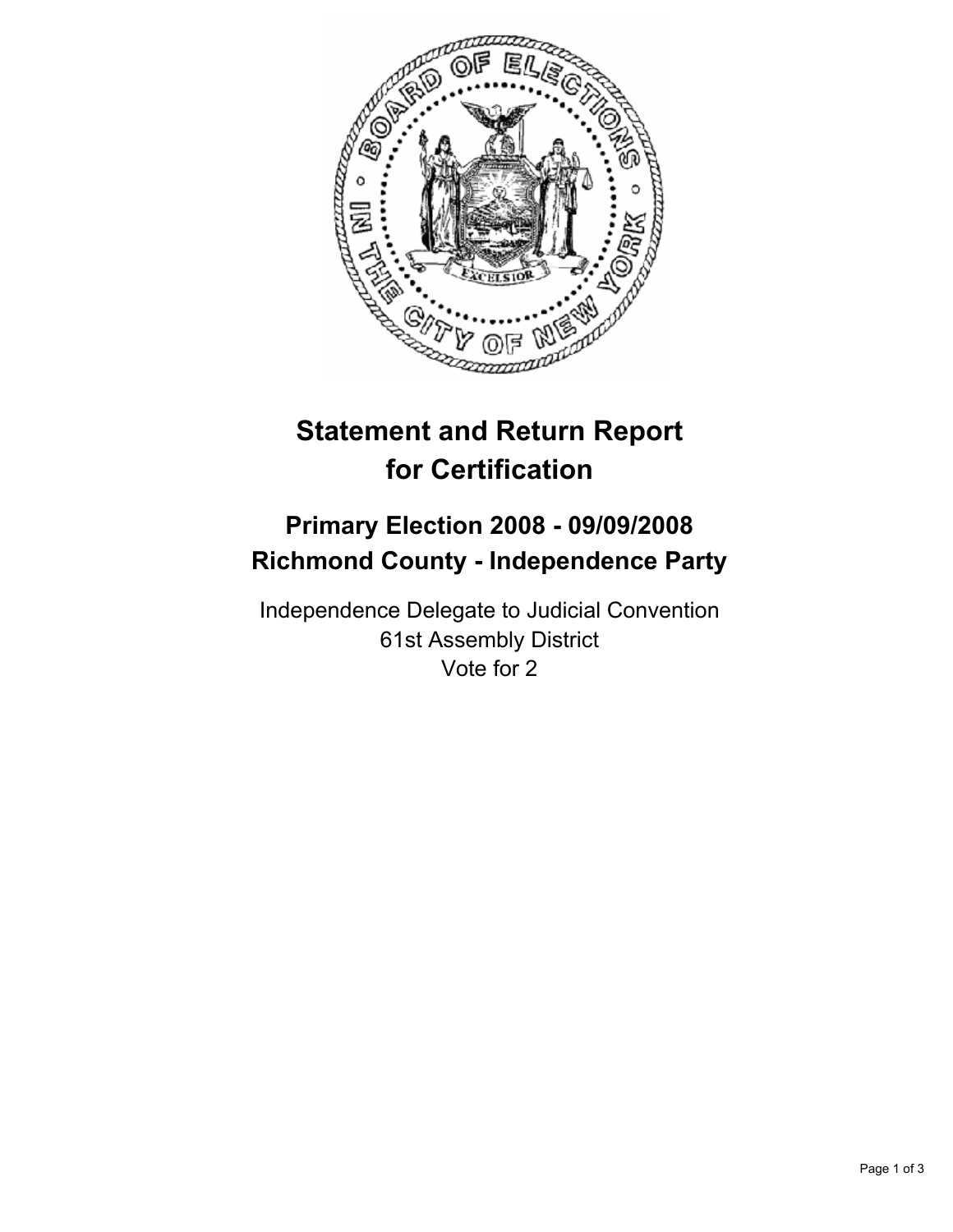

### **Assembly District 61**

| <b>EMERGENCY</b>   |     |
|--------------------|-----|
| ABSENTEE/MILITARY  |     |
| AFFIDAVIT          | 10  |
| <b>SARAH LYONS</b> | 81  |
| EILEEN KAUFMANN    | 28  |
| ELLEN R. SIMONETTI | 31  |
| SHERRIE D. MICHOS  | 18  |
| <b>Total Votes</b> | 158 |